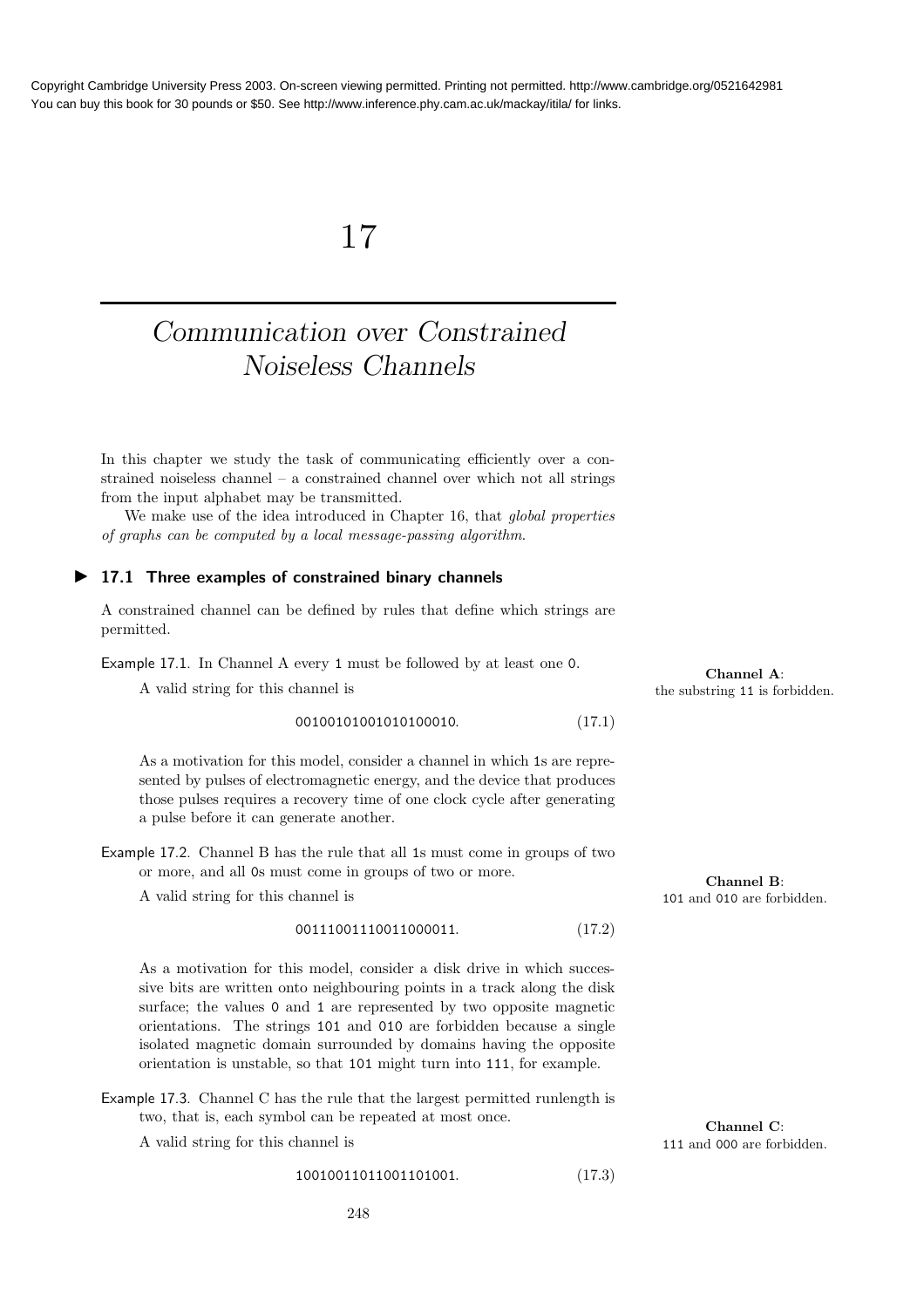#### 17.1: Three examples of constrained binary channels 249

A physical motivation for this model is a disk drive in which the rate of rotation of the disk is not known accurately, so it is difficult to distinguish between a string of two 1s and a string of three 1s, which are represented by oriented magnetizations of duration  $2\tau$  and  $3\tau$  respectively, where  $\tau$  is the (poorly known) time taken for one bit to pass by; to avoid the possibility of confusion, and the resulting loss of synchronization of sender and receiver, we forbid the string of three 1s and the string of three 0s.

All three of these channels are examples of runlength-limited channels. The rules constrain the minimum and maximum numbers of successive 1s and  $0s$ .

| Channel       | Runlength of 1s                 | Runlength of 0s |  |  |
|---------------|---------------------------------|-----------------|--|--|
|               | minimum maximum minimum maximum |                 |  |  |
| unconstrained |                                 |                 |  |  |
|               |                                 |                 |  |  |
|               | $\infty$                        |                 |  |  |
|               |                                 |                 |  |  |

In channel A, runs of 0s may be of any length but runs of 1s are restricted to length one. In channel B all runs must be of length two or more. In channel C, all runs must be of length one or two.

The capacity of the unconstrained binary channel is one bit per channel use. What are the capacities of the three constrained channels? [To be fair, we haven't defined the 'capacity' of such channels yet; please understand 'capacity' as meaning how many bits can be conveyed reliably per channel-use.]

#### Some codes for a constrained channel

Let us concentrate for a moment on channel A, in which runs of 0s may be of any length but runs of 1s are restricted to length one. We would like to communicate a random binary file over this channel as efficiently as possible. Code  $C_1$ 

A simple starting point is a  $(2,1)$  code that maps each source bit into two transmitted bits,  $C_1$ . This is a rate- $\frac{1}{2}$  code, and it respects the constraints of channel A, so the capacity of channel A is at least 0.5. Can we do better?

 $C_1$  is redundant because if the first of two received bits is a zero, we know that the second bit will also be a zero. We can achieve a smaller average transmitted length using a code that omits the redundant zeroes in  $C_1$ .

 $C_2$  is such a variable-length code. If the source symbols are used with equal frequency then the average transmitted length per source bit is

$$
L = \frac{1}{2}\n\begin{cases} \n1 + \frac{1}{2} \cdot 2 = \frac{3}{2}, \\
17.4 \cdot 2 = \frac{3}{2}.\n\end{cases}
$$

so the average communication rate is

$$
R = \frac{2}{3},\tag{17.5}
$$

and the capacity of channel A must be at least  $\frac{2}{3}$ .

Can we do better than  $C_2$ ? There are two ways to argue that the information rate could be increased above  $R = \frac{2}{3}$ .

The first argument assumes we are comfortable with the entropy as a measure of information content. The idea is that, starting from code  $C_2$ , we can reduce the average message length, without greatly reducing the entropy

 $t$ 0 00 1 10  $Code C<sub>2</sub>$  $s \, t$ 0 0 1 10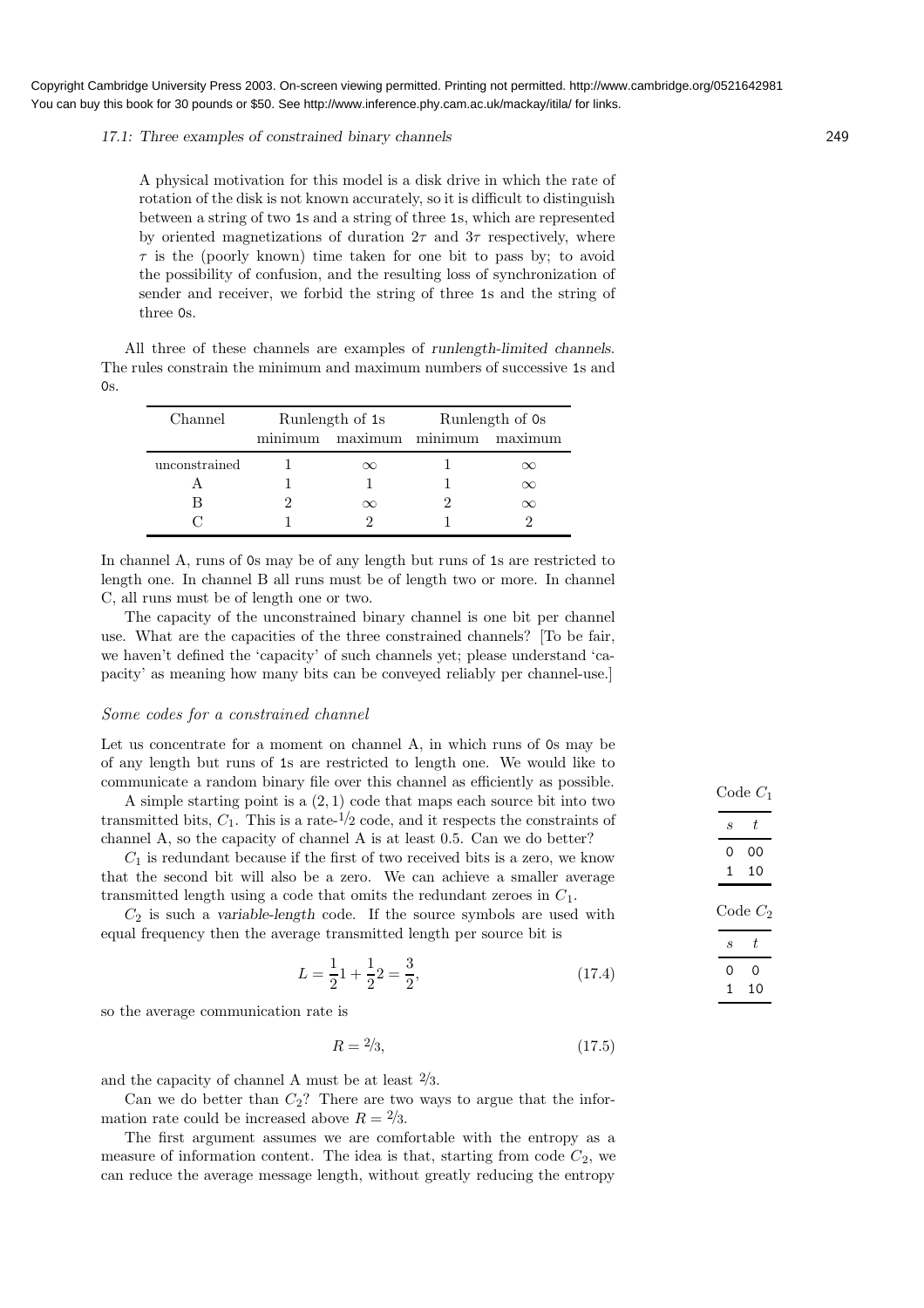250 17 — Communication over Constrained Noiseless Channels

of the message we send, by decreasing the fraction of 1s that we transmit. Imagine feeding into  $C_2$  a stream of bits in which the frequency of 1s is f. [Such a stream could be obtained from an arbitrary binary file by passing the source file into the decoder of an arithmetic code that is optimal for compressing binary strings of density f. The information rate R achieved is the entropy of the source,  $H_2(f)$ , divided by the mean transmitted length,

$$
L(f) = (1 - f) + 2f = 1 + f.
$$
\n(17.6)

Thus

$$
R(f) = \frac{H_2(f)}{L(f)} = \frac{H_2(f)}{1+f}.
$$
\n(17.7)

The original code  $C_2$ , without preprocessor, corresponds to  $f = \frac{1}{2}$ . What happens if we perturb  $f$  a little towards smaller  $f$ , setting

$$
f = \frac{1}{2} + \delta,\tag{17.8}
$$

for small negative  $\delta$ ? In the vicinity of  $f = \frac{1}{2}$ , the denominator  $L(f)$  varies linearly with  $\delta$ . In contrast, the numerator  $H_2(f)$  only has a second-order dependence on  $\delta$ .

 $\triangleright$  Exercise 17.4.  $^{[1]}$  Find, to order  $\delta^2$ , the Taylor expansion of  $H_2(f)$  as a function of  $\delta$ .

To first order,  $R(f)$  increases linearly with decreasing δ. It must be possible to increase R by decreasing f. Figure 17.1 shows these functions;  $R(f)$  does indeed increase as f decreases and has a maximum of about 0.69 bits per channel use at  $f \approx 0.38$ .

By this argument we have shown that the capacity of channel A is at least  $\max_{f} R(f) = 0.69.$ 

 $\triangleright$  Exercise 17.5.<sup>[2, p.257]</sup> If a file containing a fraction  $f = 0.5$  1s is transmitted by  $C_2$ , what fraction of the transmitted stream is 1s?

What fraction of the transmitted bits is 1s if we drive code  $C_2$  with a sparse source of density  $f = 0.38$ ?

A second, more fundamental approach counts how many valid sequences of length N there are,  $S_N$ . We can communicate  $\log S_N$  bits in N channel cycles by giving one name to each of these valid sequences.

# ▶ 17.2 The capacity of a constrained noiseless channel

We defined the capacity of a noisy channel in terms of the mutual information between its input and its output, then we proved that this number, the capacity, was related to the number of distinguishable messages  $S(N)$  that could be reliably conveyed over the channel in  $N$  uses of the channel by

$$
C = \lim_{N \to \infty} \frac{1}{N} \log S(N). \tag{17.9}
$$

In the case of the constrained noiseless channel, we can adopt this identity as our definition of the channel's capacity. However, the name s, which, when we were making codes for noisy channels (section 9.6), ran over messages  $s = 1...S$ , is about to take on a new role: labelling the states of our channel;



Figure 17.1. Top: The information content per source symbol and mean transmitted length per source symbol as a function of the source density. Bottom: The information content per transmitted symbol, in bits, as a function of  $f$ .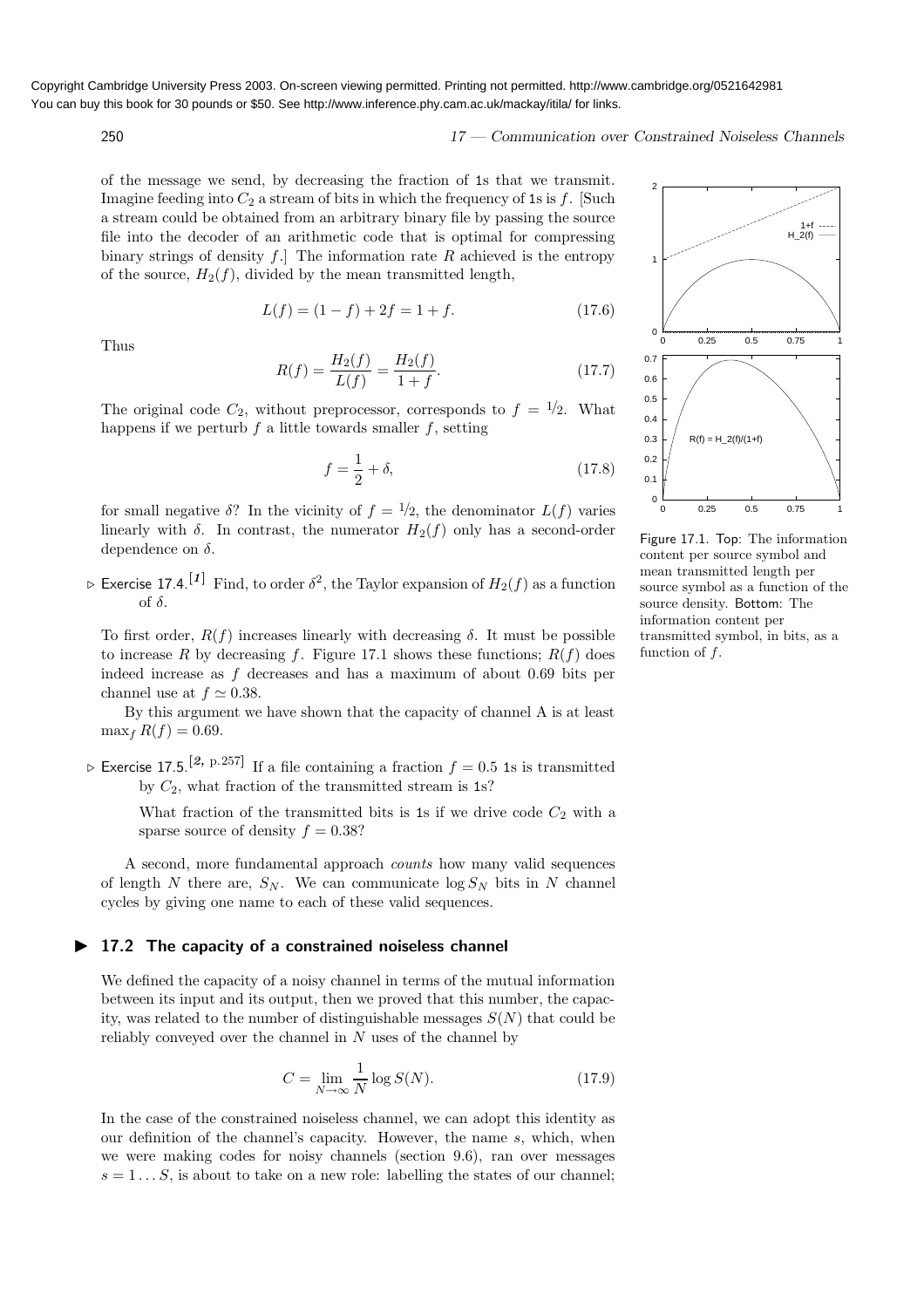17.3: Counting the number of possible messages 251



Figure 17.2. (a) State diagram for channel A. (b) Trellis section. (c) Trellis. (d) Connection matrix.

 $\mathcal{D}$ 

 $\overline{0}$ 

❢

1  $s_8$ 

Figure 17.3. State diagrams, trellis sections and connection matrices for channels B and C.

so in this chapter we will denote the number of distinguishable messages of length N by  $M_N$ , and define the capacity to be:

$$
C = \lim_{N \to \infty} \frac{1}{N} \log M_N. \tag{17.10}
$$

Once we have figured out the capacity of a channel we will return to the task of making a practical code for that channel.

## ▶ 17.3 Counting the number of possible messages

First let us introduce some representations of constrained channels. In a state diagram, states of the transmitter are represented by circles labelled with the name of the state. Directed edges from one state to another indicate that the transmitter is permitted to move from the first state to the second, and a label on that edge indicates the symbol emitted when that transition is made. Figure 17.2a shows the state diagram for channel A. It has two states, 0 and 1. When transitions to state 0 are made, a 0 is transmitted; when transitions to state 1 are made, a 1 is transmitted; transitions from state 1 to state 1 are not possible.

We can also represent the state diagram by a trellis section, which shows two successive states in time at two successive horizontal locations (figure 17.2b). The state of the transmitter at time n is called  $s_n$ . The set of possible state sequences can be represented by a trellis as shown in figure 17.2c. A valid sequence corresponds to a path through the trellis, and the number of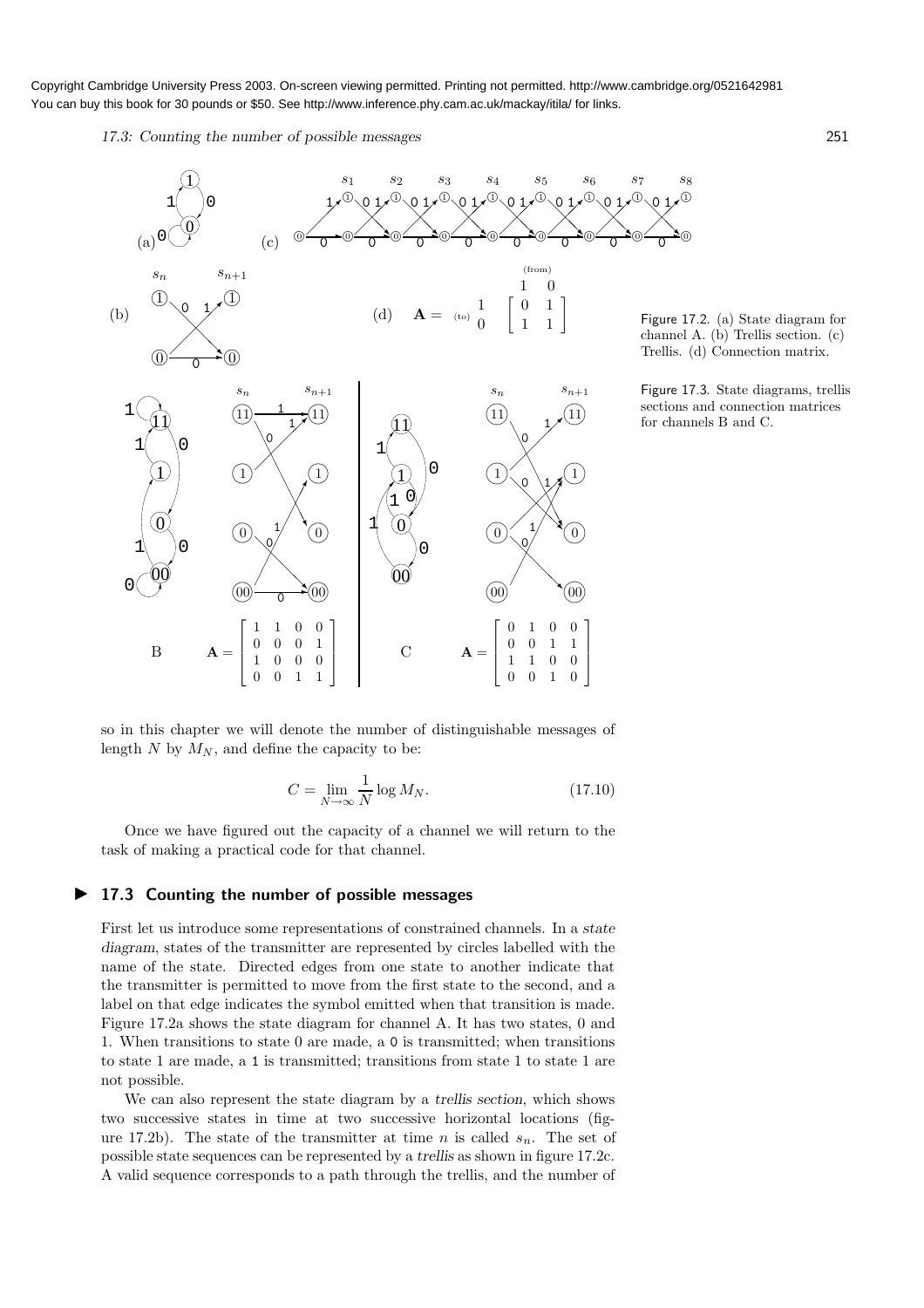252 17 — Communication over Constrained Noiseless Channels



Figure 17.5. Counting the number of paths in the trellises of channels A, B, and C. We assume that at the start the first bit is preceded by 00, so that for channels A and B, any initial character is permitted, but for channel C, the first character must be a 1.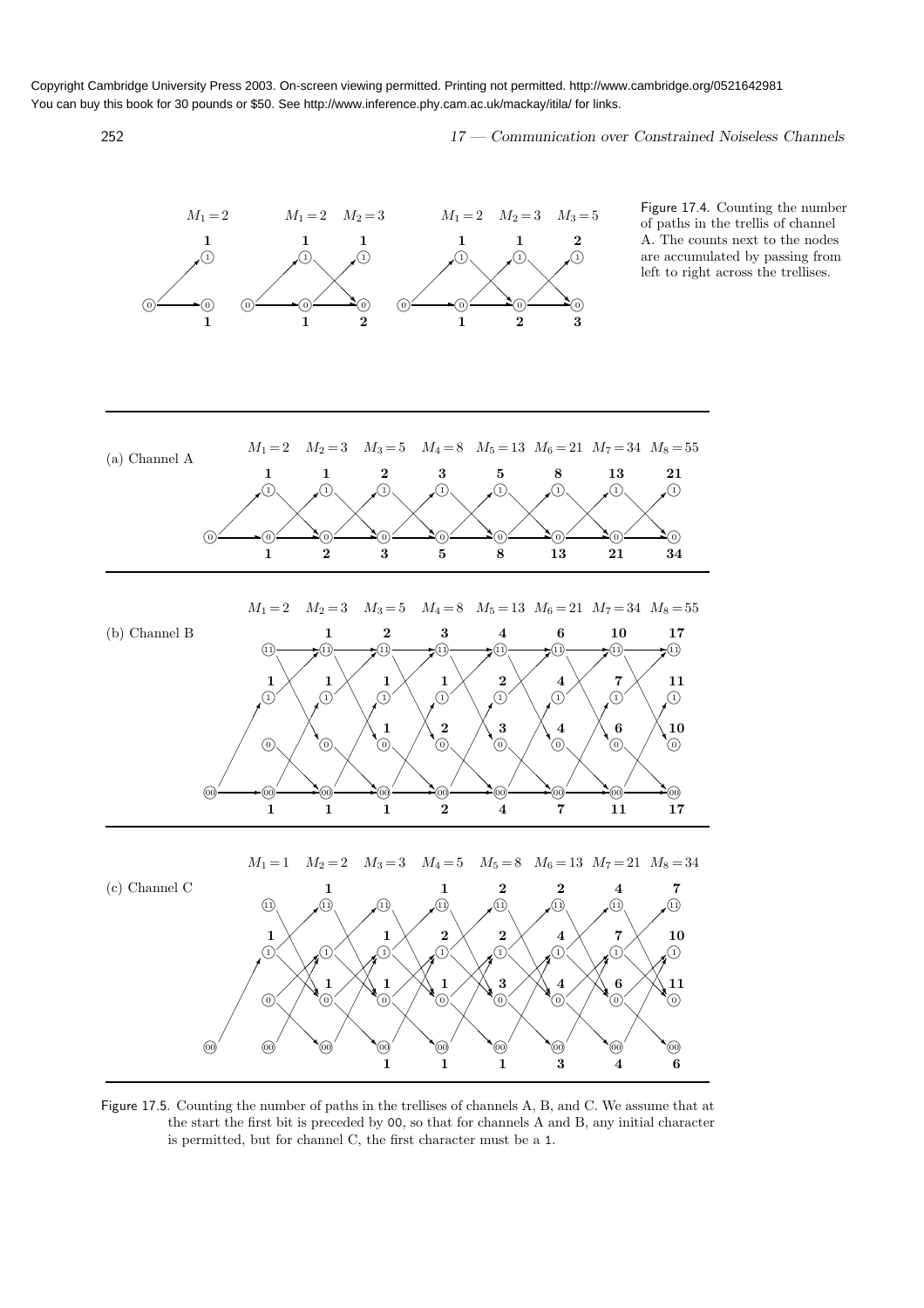17.3: Counting the number of possible messages 253

| $\boldsymbol{n}$ | $M_n$              | $M_n/M_{n-1}$ | $\log_2 M_n$ | $\frac{1}{n} \log_2 M_n$ |
|------------------|--------------------|---------------|--------------|--------------------------|
| $\mathbf{1}$     | $\overline{2}$     |               | 1.0          | 1.00                     |
| $\overline{2}$   | 3                  | 1.500         | $1.6\,$      | 0.79                     |
| 3                | 5                  | 1.667         | 2.3          | 0.77                     |
| 4                | 8                  | 1.600         | 3.0          | 0.75                     |
| 5                | 13                 | 1.625         | 3.7          | 0.74                     |
| 6                | 21                 | 1.615         | 4.4          | 0.73                     |
| 7                | 34                 | 1.619         | $5.1\,$      | 0.73                     |
| 8                | 55                 | 1.618         | 5.8          | 0.72                     |
| 9                | 89                 | 1.618         | 6.5          | 0.72                     |
| 10               | 144                | 1.618         | 7.2          | 0.72                     |
| 11               | 233                | 1.618         | 7.9          | 0.71                     |
| 12               | 377                | 1.618         | 8.6          | 0.71                     |
| 100              | $9 \times 10^{20}$ | 1.618         | 69.7         | 0.70                     |
| 200              | $7 \times 10^{41}$ | 1.618         | 139.1        | 0.70                     |
| 300              | $6 \times 10^{62}$ | 1.618         | 208.5        | 0.70                     |
| 400              | $5 \times 10^{83}$ | 1.618         | 277.9        | 0.69                     |

valid sequences is the number of paths. For the purpose of counting how many paths there are through the trellis, we can ignore the labels on the edges and summarize the trellis section by the connection matrix **A**, in which  $A_{ss'} = 1$ if there is an edge from state s to s', and  $A_{ss'} = 0$  otherwise (figure 17.2d). Figure 17.3 shows the state diagrams, trellis sections and connection matrices for channels B and C.

Let's count the number of paths for channel A by message-passing in its trellis. Figure 17.4 shows the first few steps of this counting process, and figure 17.5a shows the number of paths ending in each state after  $n$  steps for  $n = 1...8$ . The total number of paths of length n,  $M_n$ , is shown along the top. We recognize  $M_n$  as the Fibonacci series.

 $\triangleright$  Exercise 17.6.<sup>[1]</sup> Show that the ratio of successive terms in the Fibonacci series tends to the golden ratio,

$$
\gamma \equiv \frac{1 + \sqrt{5}}{2} = 1.618. \tag{17.11}
$$

Thus, to within a constant factor,  $M_N$  scales as  $M_N \sim \gamma^N$  as  $N \to \infty$ , so the capacity of channel A is

$$
C = \lim_{N} \frac{1}{N} \log_2 \left[ \text{constant} \cdot \gamma^N \right] = \log_2 \gamma = \log_2 1.618 = 0.694. \tag{17.12}
$$

How can we describe what we just did? The count of the number of paths is a vector  $\mathbf{c}^{(n)}$ ; we can obtain  $\mathbf{c}^{(n+1)}$  from  $\mathbf{c}^{(n)}$  using:

$$
\mathbf{c}^{(n+1)} = \mathbf{A}\mathbf{c}^{(n)}.\tag{17.13}
$$

So

$$
\mathbf{c}^{(N)} = \mathbf{A}^N \mathbf{c}^{(0)},\tag{17.14}
$$

where  $\mathbf{c}^{(0)}$  is the state count before any symbols are transmitted. In figure 17.5 we assumed  $\mathbf{c}^{(0)} = [0,1]^T$ , i.e., that either of the two symbols is permitted at the outset. The total number of paths is  $M_n = \sum_s c_s^{(n)} = \mathbf{c}^{(n)} \cdot \mathbf{n}$ . In the limit,  $\mathbf{c}^{(N)}$  becomes dominated by the principal right-eigenvector of **A**.

$$
\mathbf{c}^{(N)} \to \text{constant} \cdot \lambda_1^N \mathbf{e}_R^{(0)}.\tag{17.15}
$$

Figure 17.6. Counting the number of paths in the trellis of channel A.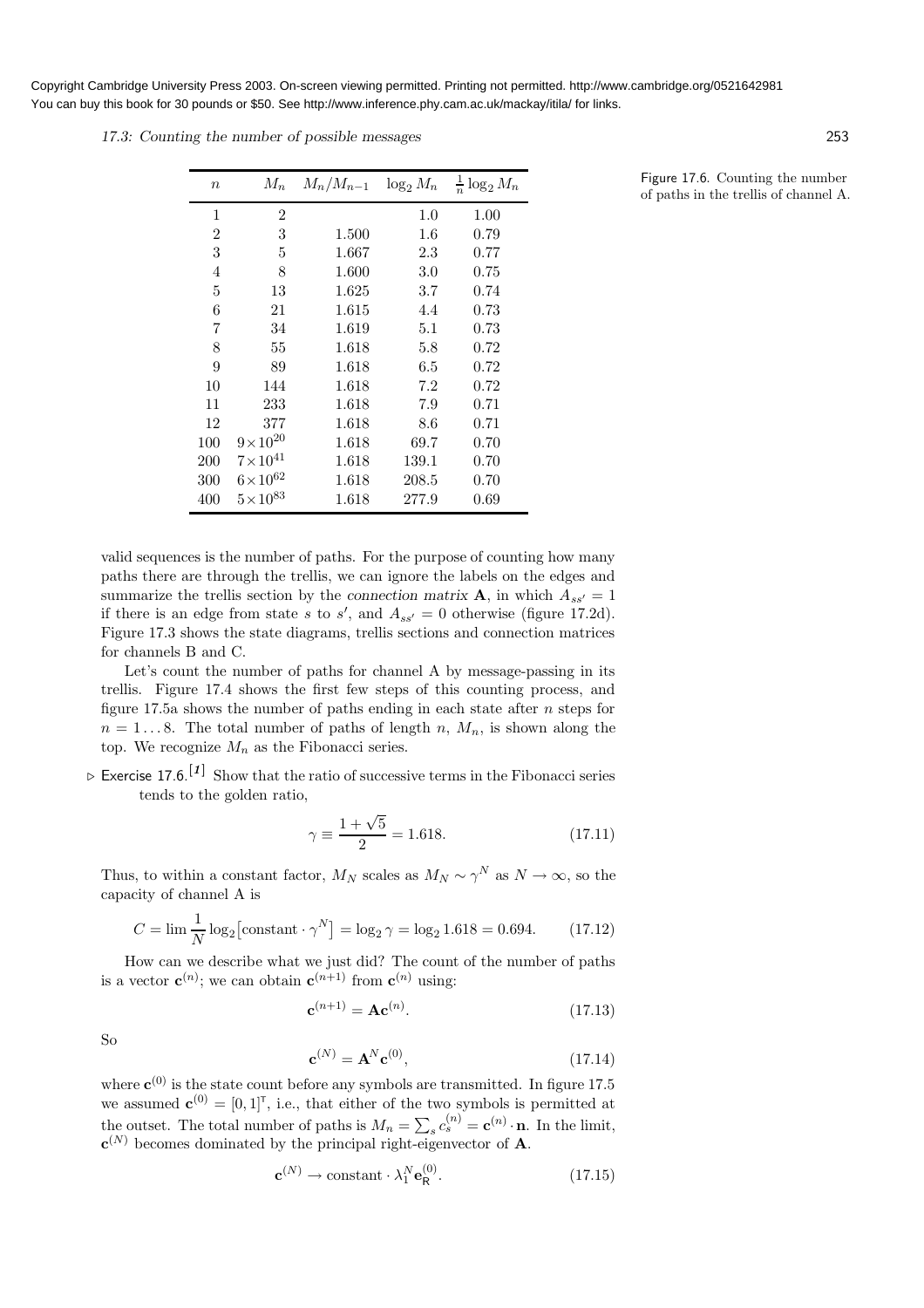$$
17 - Communication \ over \ Constrained \ Noiseless \ Channels
$$

Here,  $\lambda_1$  is the principal eigenvalue of **A**.

So to find the capacity of any constrained channel, all we need to do is find the principal eigenvalue,  $\lambda_1$  of its connection matrix. Then

$$
C = \log_2 \lambda_1. \tag{17.16}
$$

## ▶ 17.4 Back to our model channels

Comparing figure 17.5a and figure 17.5b and c it looks as if channels B and C have the same capacity as channel A. The principal eigenvalues of the three trellises are the same (the eigenvectors for channels A and B are given at the bottom of table C.4, p.610). And indeed the channels are intimately related.

#### Equivalence of channels A and B

If we take any valid string s for channel A and pass it through an accumulator, obtaining t defined by:

$$
t_1 = s_1 \n t_n = t_{n-1} + s_n \mod 2 \quad \text{for } n \ge 2,
$$
\n(17.17)

then the resulting string is a valid string for channel B, because there are no 11s in s, so there are no isolated digits in t. The accumulator is an invertible operator, so, similarly, any valid string t for channel B can be mapped onto a valid string s for channel A through the binary differentiator,

$$
s_1 = t_1 s_n = t_n - t_{n-1} \mod 2 \text{ for } n \ge 2.
$$
 (17.18)

Because  $+$  and  $-$  are equivalent in modulo 2 arithmetic, the differentiator is also a blurrer, convolving the source stream with the filter  $(1, 1)$ .

Channel C is also intimately related to channels A and B.

 $\triangleright$  Exercise 17.7.<sup>[1, p.257]</sup> What is the relationship of channel C to channels A and B?

# ▶ 17.5 Practical communication over constrained channels

OK, how to do it in practice? Since all three channels are equivalent, we can concentrate on channel A.

#### Fixed-length solutions

We start with explicitly-enumerated codes. The code in the table 17.8 achieves a rate of  $\frac{3}{5} = 0.6$ .

 $\triangleright$  Exercise 17.8.<sup>[1, p.257]</sup> Similarly, enumerate all strings of length 8 that end in the zero state. (There are 34 of them.) Hence show that we can map 5 bits (32 source strings) to 8 transmitted bits and achieve rate  $\frac{5}{8} = 0.625$ .

What rate can be achieved by mapping an integer number of source bits to  $N = 16$  transmitted bits?





Figure 17.7. An accumulator and a differentiator.

| S | c(s)  |
|---|-------|
| 1 | 00000 |
| 2 | 10000 |
| 3 | 01000 |
| 4 | 00100 |
| 5 | 00010 |
| 6 | 10100 |
| 7 | 01010 |
| 8 | 10010 |
|   |       |

Table 17.8. A runlength-limited code for channel A.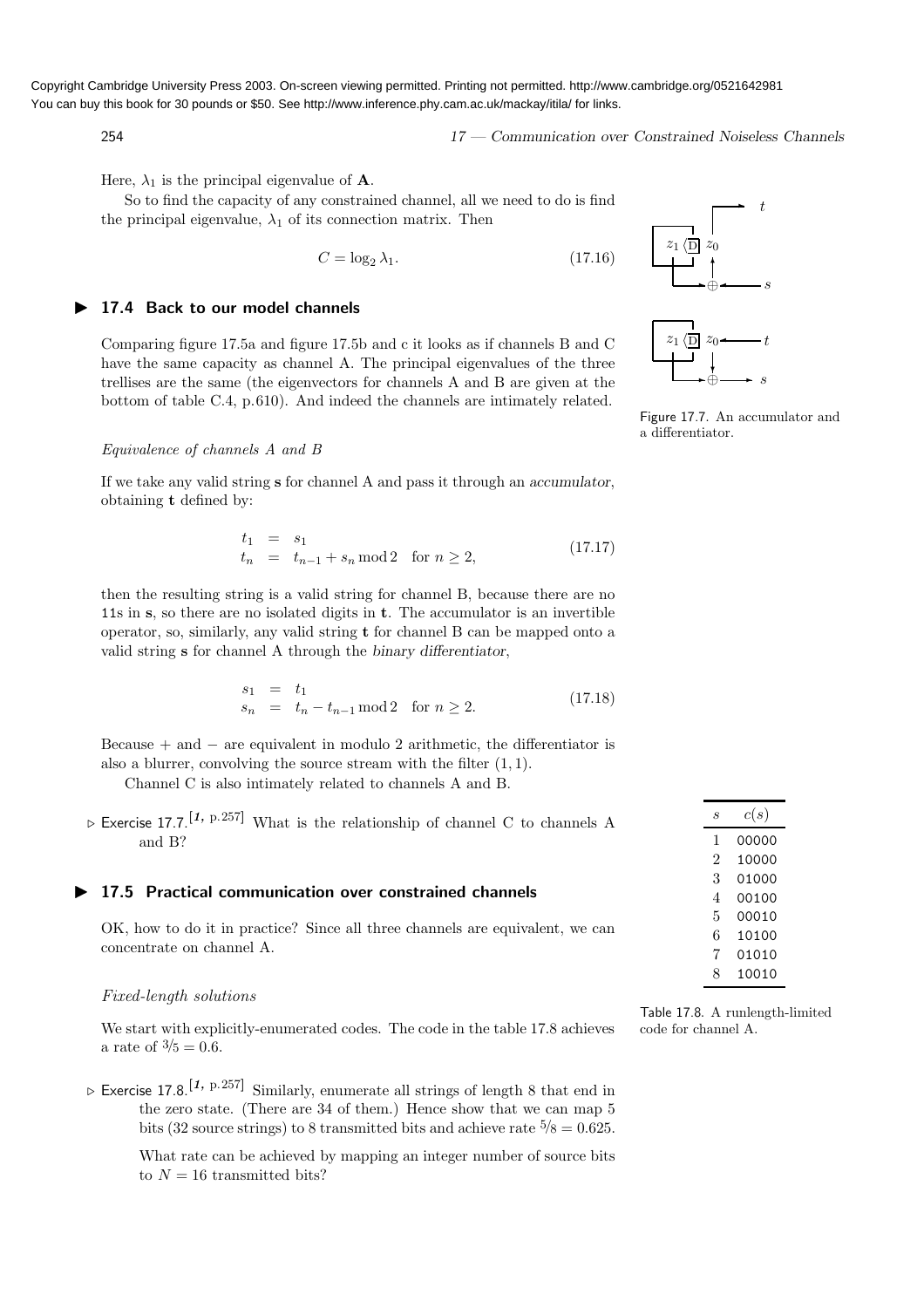17.5: Practical communication over constrained channels 255

## Optimal variable-length solution

The optimal way to convey information over the constrained channel is to find the optimal transition probabilities for all points in the trellis,  $Q_{s'|s}$ , and make transitions with these probabilities.

When discussing channel A, we showed that a sparse source with density  $f = 0.38$ , driving code  $C_2$ , would achieve capacity. And we know how to make sparsifiers (Chapter 6): we design an arithmetic code that is optimal for compressing a sparse source; then its associated decoder gives an optimal mapping from dense (i.e., random binary) strings to sparse strings.

The task of finding the optimal probabilities is given as an exercise.

Exercise 17.9.<sup>[3]</sup> Show that the optimal transition probabilities **Q** can be found as follows.

Find the principal right- and left-eigenvectors of A, that is the solutions of  $\mathbf{A} \mathbf{e}^{(R)} = \lambda \mathbf{e}^{(R)}$  and  $\mathbf{e}^{(L)^T} \mathbf{A} = \lambda \mathbf{e}^{(L)^T}$  with largest eigenvalue  $\lambda$ . Then construct a matrix Q whose invariant distribution is proportional to  $e^{(R)}_i$  $\binom{R}{i}e_i^{(L)}$  $i^{\left(\nu\right)}$ , namely

$$
Q_{s'|s} = \frac{e_{s'}^{(L)} A_{s's}}{\lambda e_s^{(L)}}.
$$
\n(17.19)

[Hint: exercise 16.2 (p.245) might give helpful cross-fertilization here.]

 $\triangleright$  Exercise 17.10.<sup>[3, p.258]</sup> Show that when sequences are generated using the optimal transition probability matrix (17.19), the entropy of the resulting sequence is asymptotically  $\log_2 \lambda$  per symbol. [Hint: consider the conditional entropy of just one symbol given the previous one, assuming the previous one's distribution is the invariant distribution.]

In practice, we would probably use finite-precision approximations to the optimal variable-length solution. One might dislike variable-length solutions because of the resulting unpredictability of the actual encoded length in any particular case. Perhaps in some applications we would like a guarantee that the encoded length of a source file of size  $N$  bits will be less than a given length such as  $N/(C + \epsilon)$ . For example, a disk drive is easier to control if all blocks of 512 bytes are known to take exactly the same amount of disk real-estate. For some constrained channels we can make a simple modification to our variable-length encoding and offer such a guarantee, as follows. We find two codes, two mappings of binary strings to variable-length encodings, having the property that for any source string x, if the encoding of x under the first code is shorter than average, then the encoding of  $x$  under the second code is longer than average, and vice versa. Then to transmit a string x we encode the whole string with both codes and send whichever encoding has the shortest length, prepended by a suitably encoded single bit to convey which of the two codes is being used.

 $\triangleright$  Exercise 17.11.<sup>[3C, p.258]</sup> How many valid sequences of length 8 starting with a 0 are there for the run-length-limited channels shown in figure 17.9?

What are the capacities of these channels?

Using a computer, find the matrices Q for generating a random path through the trellises of the channel A, and the two run-length-limited channels shown in figure 17.9.



Figure 17.9. State diagrams and connection matrices for channels with maximum runlengths for 1s equal to 2 and 3.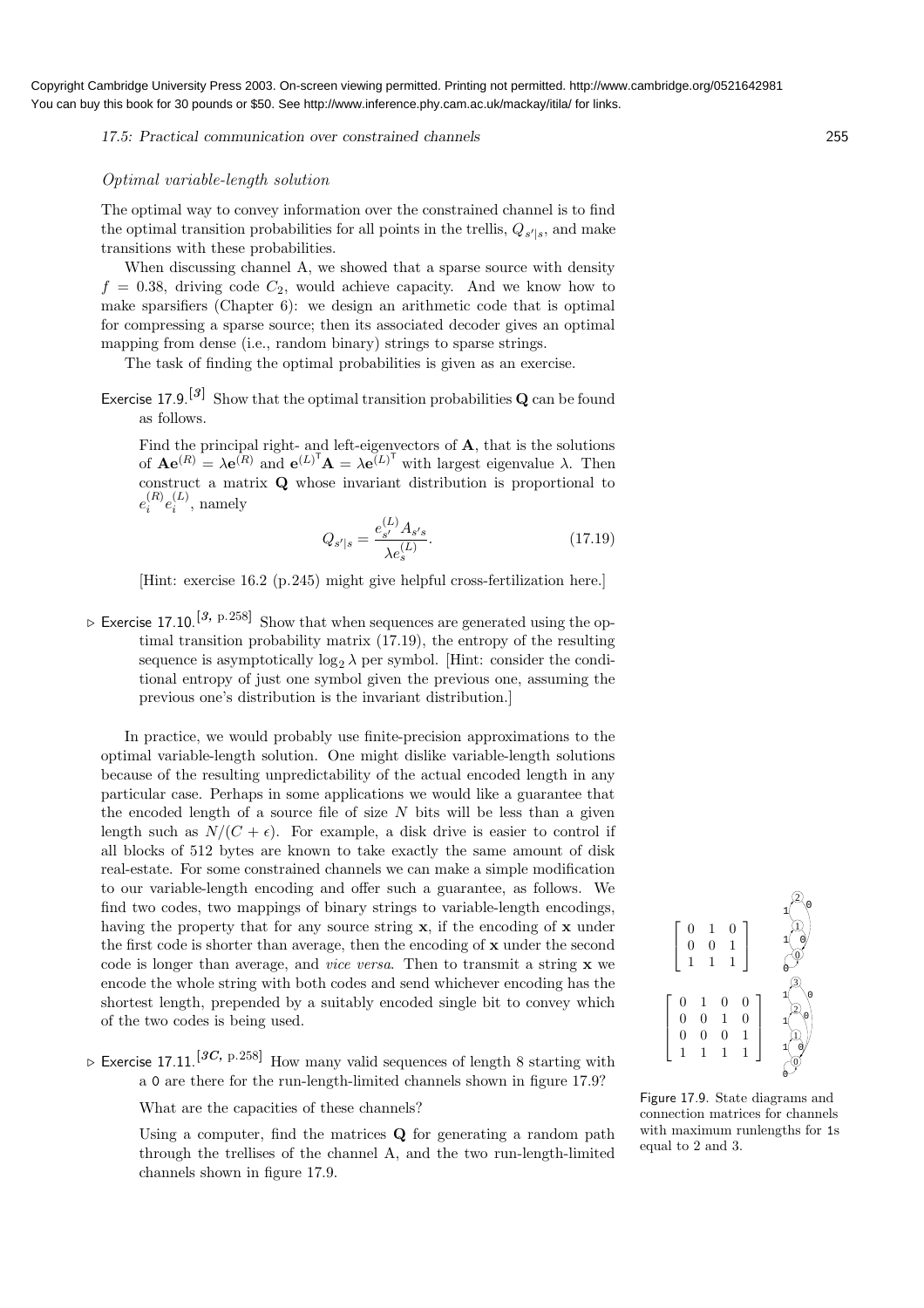256 17 — Communication over Constrained Noiseless Channels

 $\triangleright$  Exercise 17.12.<sup>[3, p.258]</sup> Consider the run-length-limited channel in which any length of run of 0s is permitted, and the maximum run length of 1s is a large number L such as nine or ninety.

Estimate the capacity of this channel. (Give the first two terms in a series expansion involving L.)

What, roughly, is the form of the optimal matrix **Q** for generating a random path through the trellis of this channel? Focus on the values of the elements  $Q_{1|0}$ , the probability of generating a 1 given a preceding 0, and  $Q_{L|L-1}$ , the probability of generating a 1 given a preceding run of  $L-1$  1s. Check your answer by explicit computation for the channel in which the maximum runlength of 1s is nine.

# ▶ 17.6 Variable symbol durations

We can add a further frill to the task of communicating over constrained channels by assuming that the symbols we send have different durations, and that our aim is to communicate at the maximum possible rate per unit time. Such channels can come in two flavours: unconstrained, and constrained.

## Unconstrained channels with variable symbol durations

We encountered an unconstrained noiseless channel with variable symbol durations in exercise 6.18 (p.125). Solve that problem, and you've done this topic. The task is to determine the optimal frequencies with which the symbols should be used, given their durations.

There is a nice analogy between this task and the task of designing an optimal symbol code (Chapter 4). When we make an binary symbol code for a source with unequal probabilities  $p_i$ , the optimal message lengths are  $l_i^* = \log_2 1/p_i$ , so

$$
p_i = 2^{-l_i^*}.\tag{17.20}
$$

Similarly, when we have a channel whose symbols have durations  $l_i$  (in some units of time), the optimal probability with which those symbols should be used is

$$
p_i^* = 2^{-\beta l_i},\tag{17.21}
$$

where  $\beta$  is the capacity of the channel in bits per unit time.

#### Constrained channels with variable symbol durations

Once you have grasped the preceding topics in this chapter, you should be able to figure out how to define and find the capacity of these, the trickiest constrained channels.

Exercise 17.13.<sup>[3]</sup> A classic example of a constrained channel with variable symbol durations is the 'Morse' channel, whose symbols are

| the dot                                                     | d. |
|-------------------------------------------------------------|----|
| the dash                                                    |    |
| the short space (used between letters in morse code) s, and |    |
| the long space (used between words)                         | S: |

the constraints are that spaces may only be followed by dots and dashes.

Find the capacity of this channel in bits per unit time assuming (a) that all four symbols have equal durations; or (b) that the symbol durations are 2, 4, 3 and 6 time units respectively.